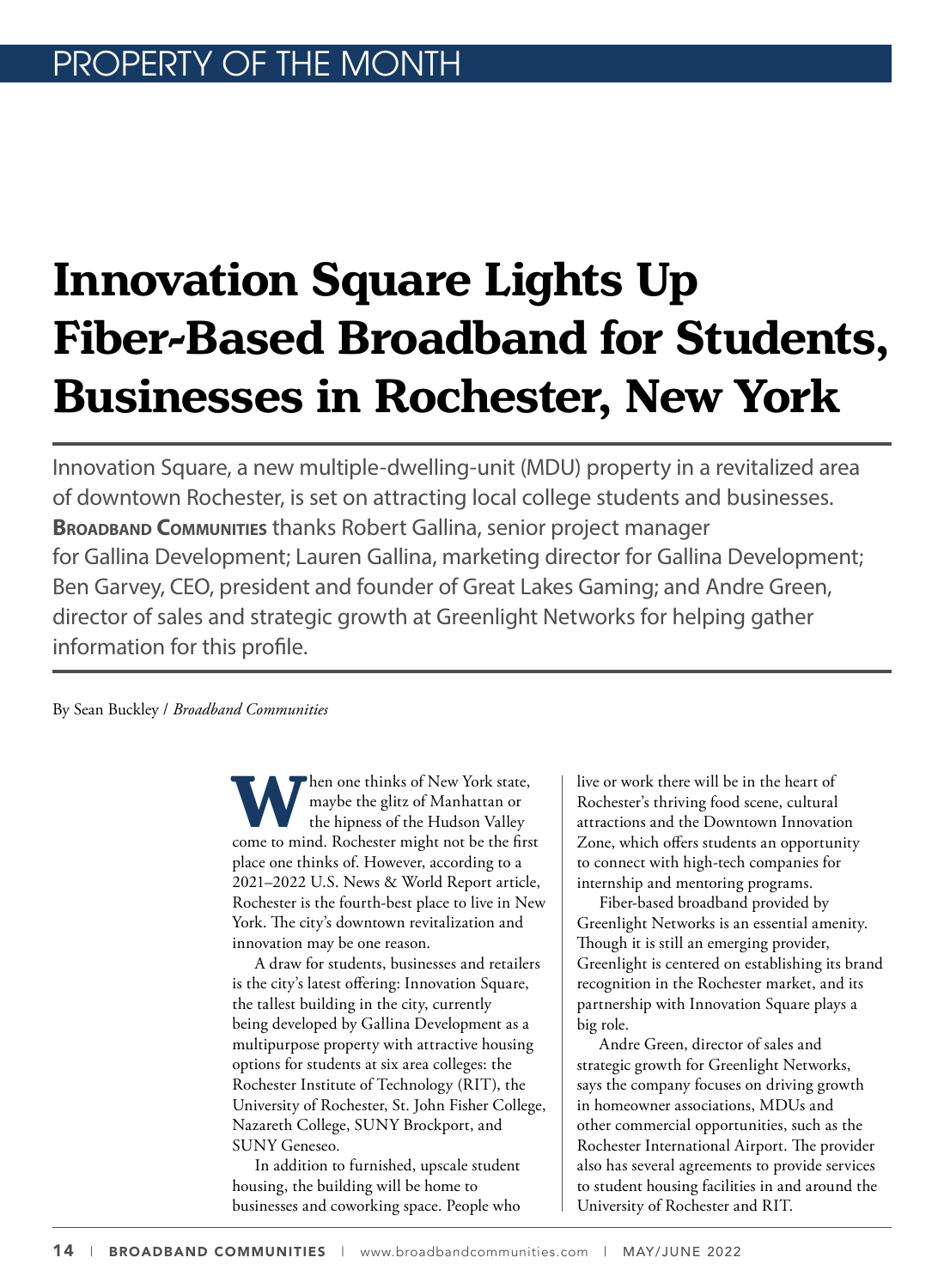

To highlight the partnernship between Innovation Square and Greenlight Networks, the two main entrances of the property have large lightbox signs.

"Students living on campus or near a university campus require high bandwidth, whether they are doing their work, streaming different services or gaming," Green says. "One of the top amenities people care about is their internet service."

Having partnered with Gallina Development on other projects, Greenlight sees its role at Innovation Square as a collaborator.

#### **LOCATION, LOCATION, LOCATION**

The old saying, "location, location, location," is definitely true for Innovation Square. The emergence of Innovation Square and Rochester's Downtown Innovation Zone reflects the city's ongoing transition.

Since 2000, investors have poured \$2.5 billion into downtown Rochester, 52 downtown commercial buildings have been converted to residential and mixed-use, and 13 new residential projects have been built. Today, about 8,860 residents live downtown.

Location was crucial for Ben Garvey, the CEO, president and founder of Great Lakes Gaming (GLG), which will occupy the 22nd floor of Innovation Square. The GLG Gaming Lounge, which Garvey calls "the country club of gaming," will host 12 high-end PC stations, two private streaming booths, three couch console setups and a café with healthy food

options for members and guests.

Garvey first learned about Innovation Square a year ago, when he was a senior at RIT. He liked that it would be a good place for students to live and establish businesses. The floor GLG occupies "provides the perfect amount of space – not too much and not too little – and we don't have to share [the floor], which is great because gaming can get busy and loud," Garvey says. "Also, the tall ceilings make it better for energy, heating and cooling."

Because Innovation Square is a mixed-use development, Green says, commercial tenants such as GLG will be able to operate more efficiently. "Residents and commercial tenants will both benefit from high-speed internet service."

Innovation Square plans to add shared workspaces to its mix of amenities. Through a national operator, Serendipity Labs, the building will offer upscale workspace for remote or

hybrid workers. Coworking and flexible offices will be located on the 23rd and 24th floors.

"Rochester is ranked as one of the 20 best places to live for quality of life," said John Arenas, the chairman and CEO of Serendipity Labs, in a release. "Our mission is to offer trusted knowledge workers inspiring workplaces that align their work life with their lifestyle – Rochester is an ideal city for us."

#### **CONSISTENT CONNECTIVITY**

 Greenlight will equip every room in Innovation Square with fiber-based internet. Students and businesses will also be able to access Wi-Fi throughout the property. Greenlight will install more than a dozen Wi-Fi access points on top of fiber to each unit across the property.

"Because [Innovation Square] will be attracting students from multiple universities and institutions, having Greenlight Networks provide a high-

#### **PROPERTY OF THE MONTH HIGHLIGHTS ~ Innovation Square in Rochester, New York ~**

- **•** Greenlight Networks fiber optic internet
- **•** Common-area wireless
- **•** Two- and three-bedroom apartments
- **•** Private bedrooms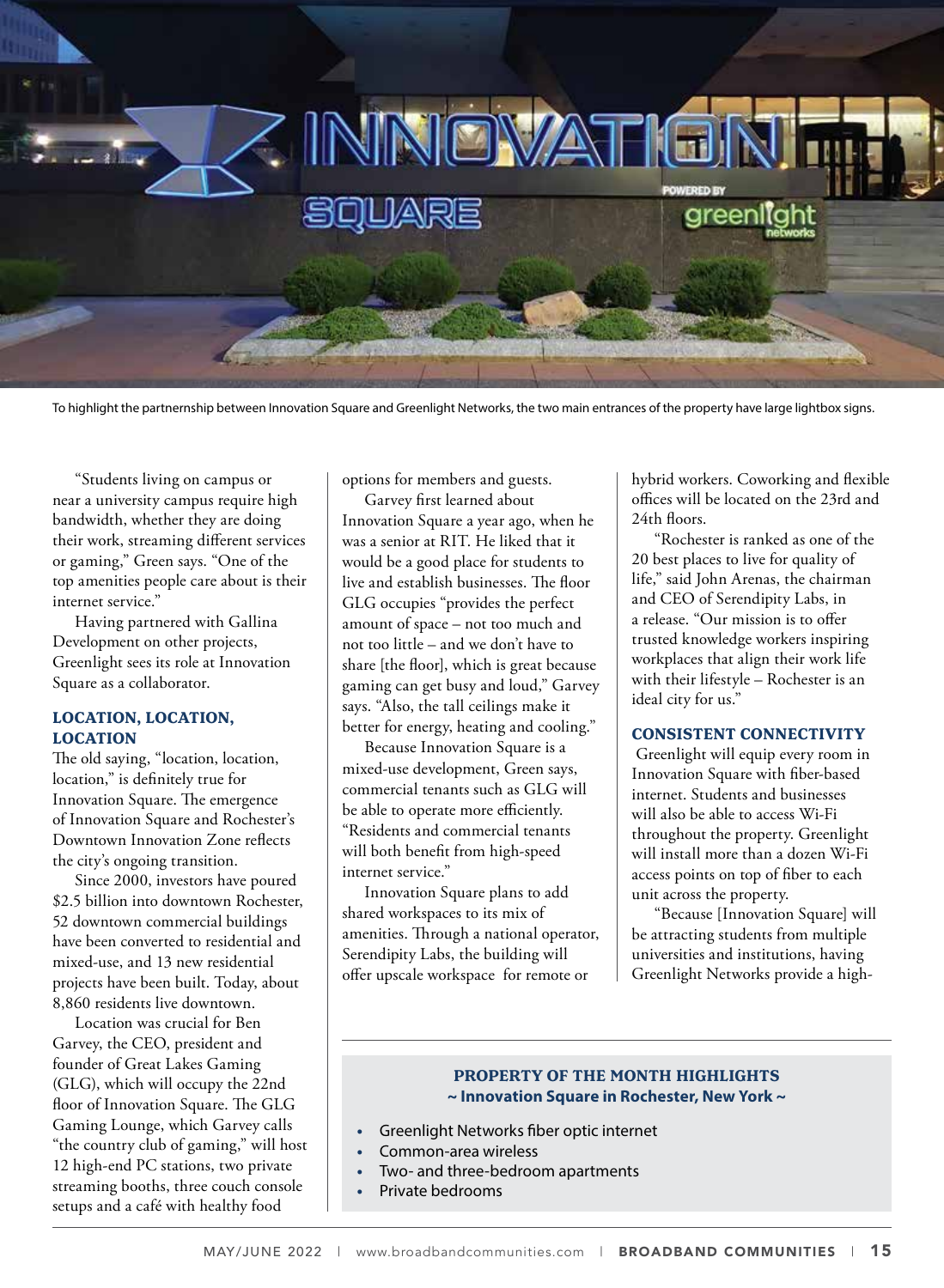# OPERTY OF THE MONTH



Residential apartment units include Greenlight Networks' 500 Mbps fiber internet service with options to upgrade up to 2 Gbps.

speed internet connection in every room is invaluable," Green says.

For Garvey, the benefit of Greenlight's broadband service is consistent connectivity. "I moved into an apartment in downtown Rochester [with Greenlight internet service] and have not had a single issue with my internet," he says.

In addition, Greenlight offers flexible bandwidth options. Internet speed is not crucial for GLG's gaming business, but it is for its live broadcast. Greenlight brings fiber right to GLG's floor, so GLG has the option to get 10 Gbps symmetrical services, but Garvey says there's no need to right now.

"In terms of bandwidth, there's a lot of flexibility in what Greenlight can provide," he adds. "Greenlight internet is doing what it claims, and its brand means something in Rochester."

# **VITAL STATISTICS**

*Property Description:* At 443 feet tall with 30 floors, Innovation Square, formerly Xerox Tower, is the tallest building in Rochester. Gallina Development is transforming it into a mixed-use building with furnished student housing, coworking space

and businesses. It's located in the revitalized Rochester Downtown Innovation Zone and is close to many excellent restaurants and cultural attractions.

*Demographics:* Students from several Rochester-area colleges, universities and institutions.

*Greenfield or retrofit:* Complete renovation

*Number of units:* 204 residential units planned

*Style:* High-rise

*Time to deploy:* Two to three years

*Date services started being delivered:* July 2021

*Special requirements:* None

# **LESSONS LEARNED**

- *What was the biggest challenge?* The project's biggest challenge was timing to ensure service was in place when the building came online. The uncertainty of the student housing market during the pandemic was also a challenge.
- *What was the most significant success?* Fully leasing phase 1 of the project.

*What should other owners consider before they begin a similar deployment?* Be aware of installation timing to ensure the service is up and running when residents move in.

# **SERVICES**

- *Services offered or planned on the network:* Residential apartment units include Greenlight Networks high-speed 500 Mbps fiber internet service with options to upgrade up to 2 Gbps. Residents can use the fiber-based broadband network to support over-the-top voice services, such as Vonage, and Hulu and Amazon Prime online video platforms.
- *Common-area wireless*: Greenlight supports common-area Wi-Fi services. It installed eight access points providing a 500 Mbps wireless connection throughout Innovation Square's main tower lobby and second-floor student spaces. Fifteen access points offer a 1 Gbps wireless connection throughout the property's auditorium. Nine access points, including two in the outdoor student courtyard, provide a 500 Mbps wireless connection throughout the fitness center and lounge.
- *Concierge services:* Innovation Square provides a host of concierge services, including access control, building/ home monitoring and control, and building management applications for the property developer.

# **TECHNICAL SUPPORT**

*Technical support:* Greenlight Networks provides technical support for Innovation Square residents.

# **BUSINESS**

*Which parts of the network are owned by the service provider, and which parts are owned by the property owner?* Greenlight Networks owns the fiber backbone